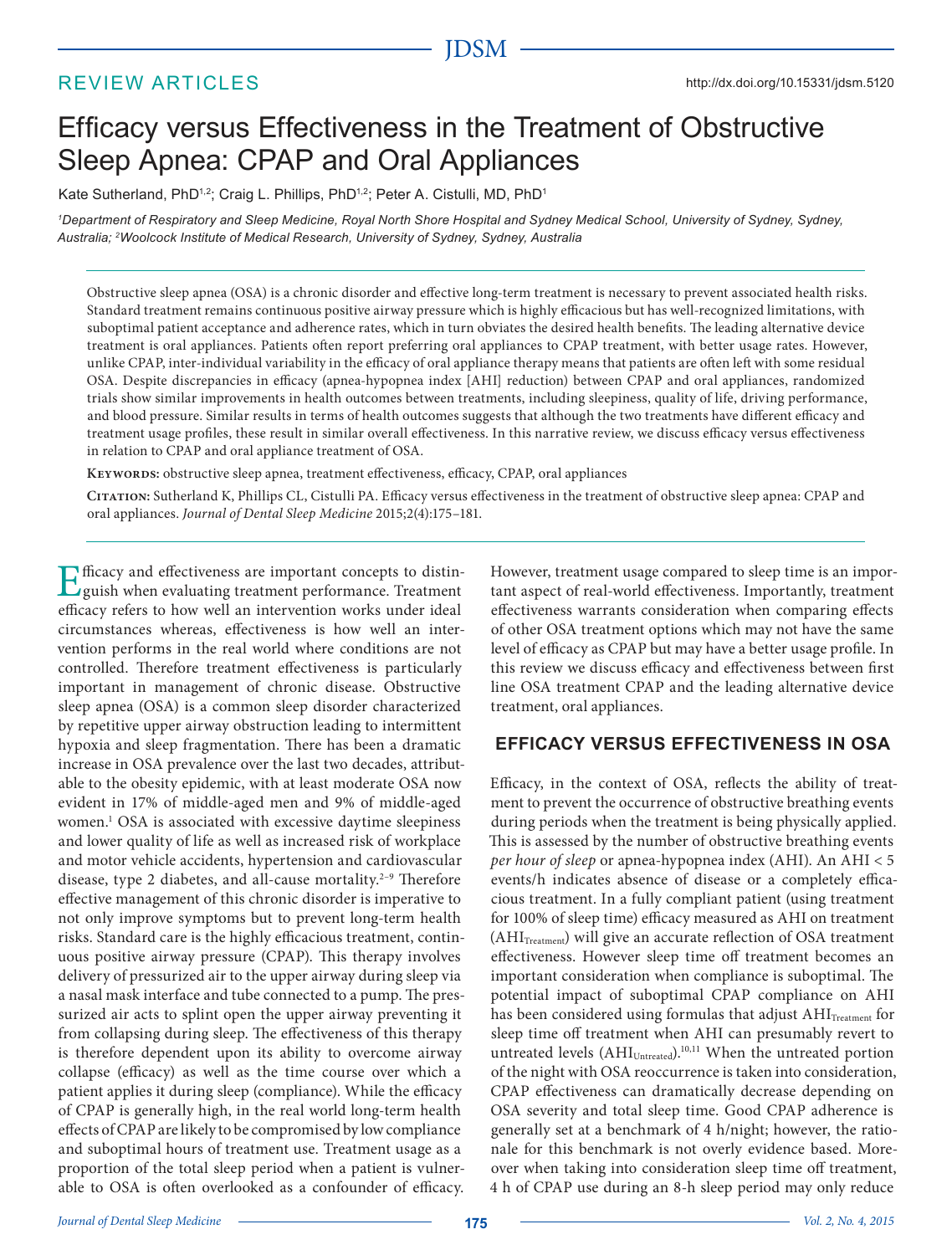the AHI by 50% due to reoccurrence of moderate OSA during the remaining 4 h without CPAP.<sup>10</sup> In this case, the true AHI is poorly represented by AHI<sub>Treatment</sub>. It has therefore been proposed that treatment comparisons should be made on overall effectiveness after adjustment of efficacy for hours of usage over total sleep time.<sup>12</sup> In this context, although other OSA treatments such as surgery and oral appliances may be less efficacious, they offer more favorable compliance profiles (100% in the case of surgery), which may be an important determinant of the overall effectiveness, and may correlate more strongly with downstream health outcomes.

#### **CPAP COMPLIANCE AND EFFECTIVENESS**

Adequate CPAP compliance, based on reported average usage rates, is generally accepted as > 4 h on  $\geq$  70% if nights.<sup>13</sup> However, even with strategies to enhance patient acceptance and usage, only ~50% of patients use CPAP  $\geq$  4 h per night after 6 months.14 The proportion of patients maintaining this minimally acceptable level of CPAP usage further drops to 17% after 5 years.<sup>15</sup> Furthermore this 4-h threshold is arbitrary and not necessarily adequate to convey benefits for all important health outcomes. In reality, a dose response relationship has been observed between hours of CPAP use and a range of subjective and objective health benefits with differing benefit thresholds for different outcomes.16–18 For example, normalization of subjective sleepiness (ESS), objective sleepiness (multiple sleep latency test), and disease specific functional status (functional outcomes of sleep questionnaire [FOSQ]) requires 4, 6, and 7.5 h, respectively, of nightly CPAP usage.<sup>18</sup> In hypertensive OSA patients,  $\geq$  5.6 h of CPAP usage is required to sustain a long-term reduction in blood pressure.<sup>19</sup> CPAP usage > 6 h per night shows greatest reduction in mortality risk.<sup>20</sup> Therefore to maximize treatment benefits for all important health outcomes, CPAP needs to be consistently used for the majority, if not all, of the sleep period. Given that this is generally not a reality for most CPAP users, there is a clear rationale for conducting comparative effectiveness trials against alternative less efficacious treatments which may still be equally effective at improving health outcomes due to higher compliance rates.

#### **ORAL APPLIANCES IN TREATMENT OF OSA**

Oral appliances are the leading device alternative to CPAP. Oral appliances cover the upper and lower dental arches and are configured so that the lower jaw is held forward in a more protruded position. The action of mandibular advancement results in an increase in pharyngeal airway space and reduces airway collapsibility.21,22 Oral appliances have a demonstrated role in improving snoring, obstructive apneas and hypopneas, and oxygen desaturation measures.<sup>23</sup> Oral appliances also have demonstrated benefit on health outcome measures such as daytime sleepiness and blood pressure.<sup>23,24</sup> However unlike CPAP which will prevent airway collapse in most people as long as sufficient pressure is applied, therapeutic response to oral appliance treatment shows intra-individual variability. In general terms, over a third of patients will show a complete response to oral appliance therapy with a reduction in AHI to < 5/h (or no OSA). Another third will have

a clinically important response showing > 50% reduction in AHI,<sup>25</sup> although AHI remains  $> 5/h$  and a third will not achieve > 50% reduction in AHI. There are many factors which may contribute to differences in therapeutic response to oral appliance therapy including differences in devices and treatment protocols but also craniofacial, upper airway, and obesity characteristics of the patient.<sup>25</sup> Currently there is no validated clinical method to reliably pre-select patients who will receive sufficient benefit from oral appliance therapy from those who show minimal therapeutic response. Uncertainty around efficacy has essentially restricted oral appliance implementation to milder cases of OSA with consideration only in more severe OSA if CPAP fails.<sup>26</sup>

## **COMPARISON OF HEALTH EFFECTS OF CPAP AND ORAL APPLIANCE THERAPY**

Although CPAP is clearly superior to oral appliances in terms of eliminating obstructive breathing events and improving nocturnal oxygen saturation, $27$  this is not the case for health outcomes. In randomized controlled trials comparing CPAP to oral appliance treatment, CPAP consistently demonstrates normalization of AHI, whereas average AHI remains in the range of mild OSA on oral appliance treatment.28–35 However the superiority of CPAP in terms of efficacy is generally not carried through to the actual health outcomes of treatment. A summary of randomized controlled trials comparing CPAP and oral appliances with commonly reported health outcomes is summarized in Table 1. Subjective daytime sleepiness, assessed by the Epworth Sleepiness Scale, does not differ following CPAP and oral appliance treatment.<sup>36</sup> This has also been shown in objective tests of sleepiness<sup>32,37</sup> and simulated driving performance.<sup>35,38</sup> Furthermore, in terms of cardiovascular outcomes there is no demonstrated difference between treatments in short-term effects on blood pressure.<sup>29,34,35</sup> In a small study both CPAP and oral appliances were found to improve endothelial function to the same degree.<sup>39</sup> To date short-term treatment studies comparing CPAP and oral appliance overall consistently show minimal to no difference in health outcome measures despite demonstrating a higher AHI<sub>Treatment</sub> with oral appliances. Longer term studies are lacking, although a recent 6-year observational study of untreated and treated (either CPAP or oral appliance) OSA patients found OSA treatment reduced the cardiovascular mortality rates regardless of whether CPAP or oral appliance treatment was used.<sup>40</sup>

A likely explanation for similarity in key health outcomes is that oral appliances are more consistently used for a greater proportion of the total sleep period, compared to CPAP. Greater usage may counterbalance the lower treatment efficacy and result in overall equivalent treatment effectiveness. Oral appliances were preferred to CPAP in four of six crossover trials asking for treatment preference at the end of the trial.<sup>30-32,35</sup> This preference for oral appliance treatment may translate to significantly more hours of usage. A review of reported treatment times in oral appliance studies suggests usage remains at a median of 77% of nights after one year of treatment.<sup>41</sup> However, it has been possible to objectively verify CPAP usage by data download for many years, while comparison to oral appliance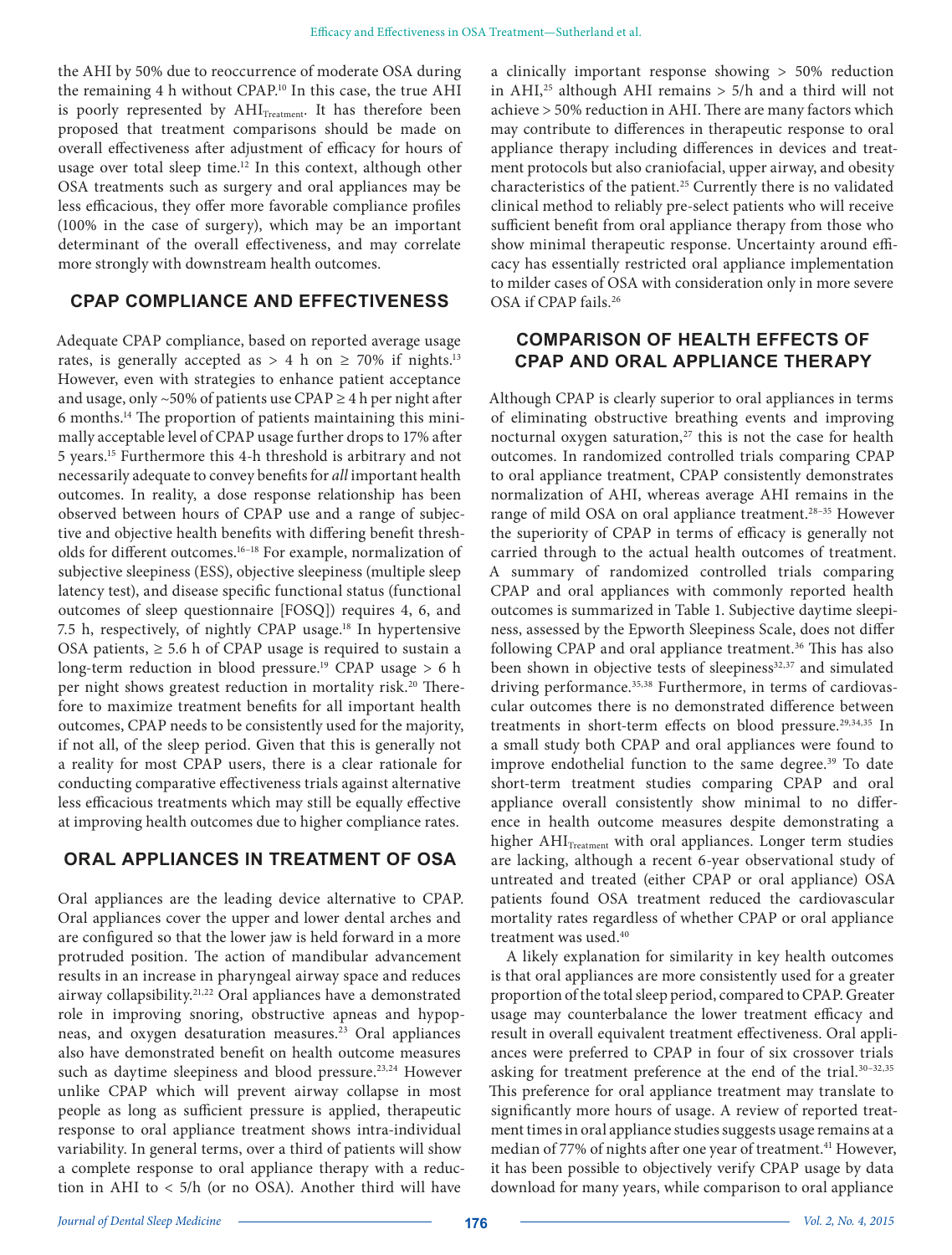|                    |  |  | Table 1—Efficacy and effectiveness of oral appliances versus CPAP: AHI and health outcome results from |
|--------------------|--|--|--------------------------------------------------------------------------------------------------------|
| randomized trials. |  |  |                                                                                                        |

|                     |                 |     |                               | <b>Treatment AHI</b> |                 | <b>Health Outcomes</b>    |                              |                        |                   |  |
|---------------------|-----------------|-----|-------------------------------|----------------------|-----------------|---------------------------|------------------------------|------------------------|-------------------|--|
|                     | Study<br>Design | N   | <b>Baseline</b><br><b>AHI</b> |                      |                 | <b>Daytime Sleepiness</b> |                              | <b>Health-Related</b>  | <b>Blood</b>      |  |
| Study               |                 |     |                               | <b>CPAP</b>          | <b>OA</b>       | Subjective (ESS)          | <b>Objective</b>             | <b>Quality of Life</b> | <b>Pressure</b>   |  |
| Aarab, 2010         | parallel        | 57  | $20.9 \pm 9.8$                | $1.4 \pm 13.1$       | $5.8 \pm 14.9$  | $\leftrightarrow$         | N/A                          | $\leftrightarrow$      | N/A               |  |
| <b>Barnes, 2004</b> | crossover       | 80  | $21.5 \pm 1.6$                | $4.8 \pm 0.5$        | $14.0 \pm 1.1$  | $\leftrightarrow$         | $\leftrightarrow$ (MWT)      | N/A                    | $\leftrightarrow$ |  |
| Engleman, 2002      | crossover       | 48  | $31 \pm 26$                   | $8 \pm 6$            | $15 \pm 16$     | <b>CPAP</b>               | CPAP<br>(MWT)                | CPAP                   | N/A               |  |
| Ferguson, 1997      | crossover       | 20  | $26.8 \pm 11.9$               | $4.0 \pm 2.2$        | $14.2 \pm 14.7$ | $\leftrightarrow$         | N/A                          | N/A                    | N/A               |  |
| Gagnadoux, 2009     | crossover       | 59  | $34 \pm 13$                   | $2(1-8)^{*}$         | $6(3-14)^{*}$   | $\leftrightarrow$         | $\leftrightarrow$<br>(OSLER) | <b>OA</b>              | N/A               |  |
| Hoekema, 2008       | parallel        | 103 | $40.3 \pm 27.6$               | $2.4 \pm 4.2$        | $7.8 \pm 14.4$  | $\leftrightarrow$         | N/A                          | $\leftrightarrow$      | N/A               |  |
| Lam, 2007           | parallel        | 101 | $23.8 \pm 1.9$ <sup>^</sup>   | $2.8 \pm 1.1$        | $10.6 \pm 1.7$  | CPAP                      | N/A                          | CPAP                   | $\leftrightarrow$ |  |
| Phillips, 2013      | crossover       | 108 | $25.6 \pm 12.3$               | $4.5 \pm 6.6$        | $11.1 \pm 12.1$ | $\leftrightarrow$         | N/A                          | $\leftrightarrow$      | $\leftrightarrow$ |  |
| Tan, 2002           | crossover       | 21  | $22.2 \pm 9.6$                | $3.1 \pm 2.8$        | $8.0 \pm 10.9$  | $\leftrightarrow$         | N/A                          | $\leftrightarrow$      | N/A               |  |

#Median (interquartile range). ^Mean ± standard error. Summary of AHI data with CPAP and oral appliances (OA) in randomized trials comparing treatments. Summary of commonly reported health assessments are presented. "CPAP" or "OA" indicates superior results were found with that treatment, ↔ indicates equivalent findings observed with both treatments. AHI data is mean ± standard deviation, unless otherwise indicated. ESS, Epworth Sleepiness Score; MWT, maintenance of wakefulness test; OSLER, oxford sleep resistance test.

usage has been limited to self-report until recently. Therefore, even though self-reported oral appliance usage appears to exceed that of objectively downloaded CPAP usage, it has been difficult to compare usage profiles between therapies. The recent advent of objective compliance monitors for oral appliances in the form of small embedded temperature-sensing chips<sup>42</sup> now makes verification of usage patterns possible. Initial studies of objective oral appliance usage confirm good usage of > 7 hours a night in the initial 3 months of oral appliance treatment<sup>42</sup> which is maintained at  $> 6$  hours per night after one year.<sup>43</sup> Furthermore the discrepancy of over an hour between subjective and objective CPAP usage<sup>13</sup> does not seem to be apparent with oral appliance treatment, with initial studies reporting < 30 minutes difference between subjective estimates and objective data.<sup>43</sup> Regardless, initial evidence from oral appliance compliance monitors lends support to greater usage of oral appliance therapy than CPAP.

### **SLEEP ADJUSTED RESIDUAL AHI (SARAH INDEX) FOR ASSESSMENT OF TREATMENT EFFECTIVENESS**

Evidence of equivalent health outcomes between oral appliances and CPAP suggest that real-world treatment effectiveness is not captured by the efficacy measure  $AHI_{Treatment}$ . However this is the metric on which clinical decisions are primarily made, although it is well recognized that CPAP is not used for all hours of sleep. The different treatment profiles of CPAP (high efficacy/low adherence) and oral appliances (moderate efficacy/high adherence) may conceptually result in similar profiles of treatment effectiveness. In the schematic in Figure 1, two identical sleep periods in which OSA can occur is represented by a grid (white boxes) for which CPAP and oral appliance are applied. Treatment effectiveness is a composite of efficacy (represented on the y axis of the grid) and hours of

treatment usage (represented on the x axis). In this example MAS is only half as efficacious as CPAP, but compliance is twofold greater. Despite these different treatment profiles, both treatments have similar overall effectiveness in relieving OSA (shaded area). This conceptual example likely reflects many patients in the real world, for whom CPAP is highly efficacious but treatment usage is modest, while oral appliances may have more modest efficacy but are used for relatively more of the sleep period. Potentially a more representative measure of treatment effectiveness than  $AHI<sub>Treatment</sub>$  should also take into account hours ON treatment (AHI<sub>Treatment</sub>) and hours OFF treatment (AHI<sub>Untreated</sub>) for the TOTAL sleep period. We adopt the formula of Ravesloot and colleagues,<sup>12</sup> which accounts for these additional factors in order to assess a more accurate measure of treatment effectiveness, which we have called the Sleep Adjusted Residual AHI or SARAH Index. Potentially such an index which incorporates these currently overlooked factors could be a more accurate measure of treatment effectiveness and will better align with downstream health benefits. The formula is expressed below:

Sleep Adjusted Residual AHI (SARAH Index) =  $[\text{AHI}_\text{Treatment} \times \text{Hours}_\text{Treatment}] + [\text{AHI}_\text{Untreated} \times \text{Hours}_\text{Untreated}]$ Hours Total Sleep Time

### **COMPARISON OF AHI AND SLEEP ADJUSTED RESIDUAL AHI (SARAH INDEX) IN CPAP AND ORAL APPLIANCE TREATMENT**

We have previously published a large cross-over study (108 completers) of one month each of optimized CPAP and oral appliance treatments.<sup>35</sup> This study found that oral appliances were non-inferior to CPAP across a range of health outcomes in predominantly moderate-severe patients. There were no between-treatment difference in cardiovascular (24-h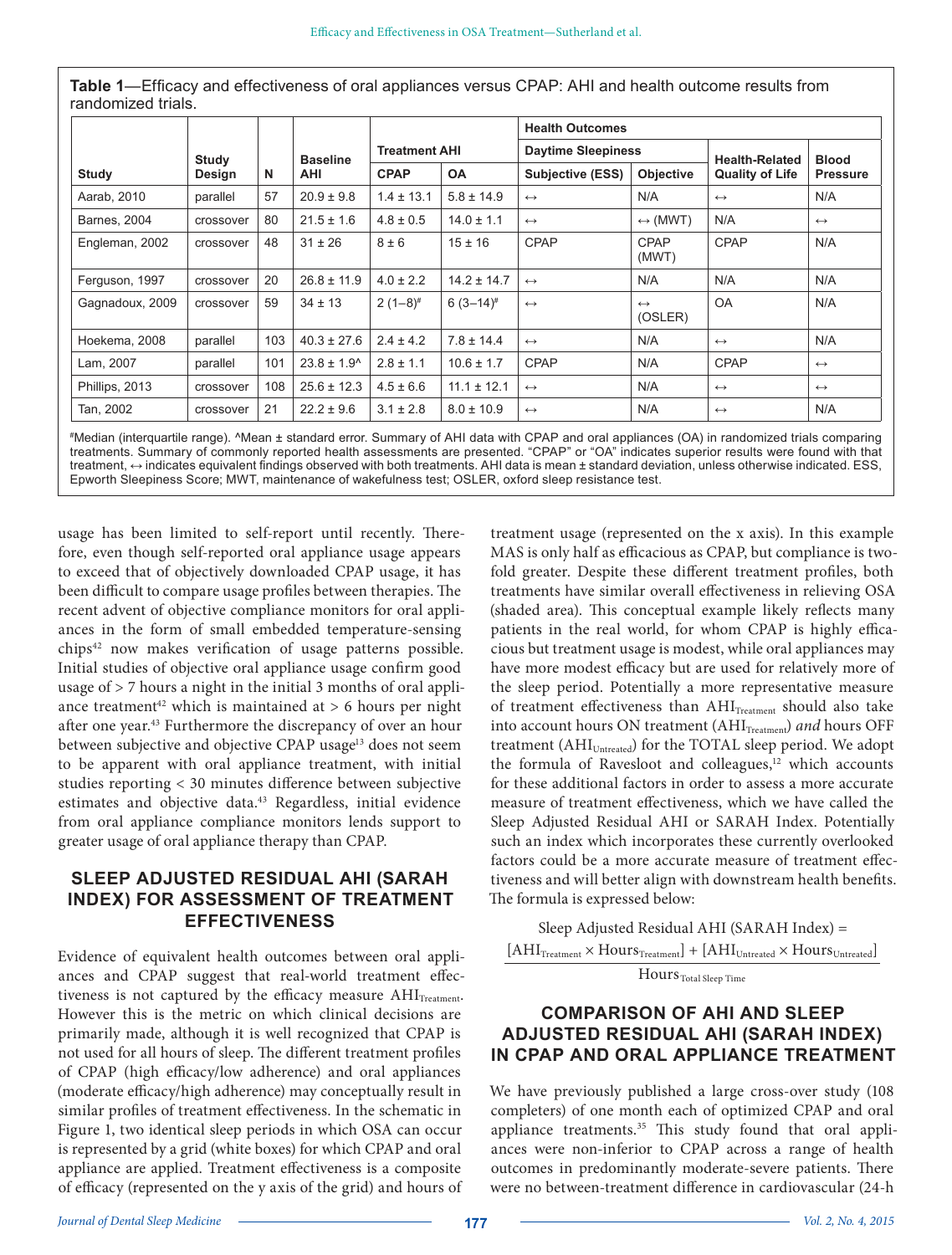



blood pressure, arterial stiffness), neurobehavioral (subjective sleepiness, driving simulator performance), or quality of life outcomes. In a subgroup of hypertensive patients, blood pressure during sleep reduced from baseline with both treatments, but more importantly, with no difference between them. In comparing the efficacy profiles of the two treatments, as expected, polysomnography confirmed OSA resolution on CPAP, whereas residual mild OSA was evident with oral appliance treatment (AHI 4.5  $\pm$  6.6 vs. 11.1  $\pm$  12.1/h). However, selfreported compliance favored oral appliances at an average 1.3 h more usage per night than CPAP. These efficacy and compliance profiles of CPAP and oral appliance treatment suggest that superior CPAP efficacy may be offset by greater oral appliance usage. We now use real data from this trial to compare AHI and SARAH Index between CPAP and oral appliance treatments across the spectrum of OSA severity.

Median treatment AHI on CPAP from this trial was 4.7/h (i.e., elimination of OSA). We have used  $AHI<sub>Treatment</sub>$  of 4.7/h to calculate the SARAH Index at different levels of treatment usage hours for an 8-h sleep period (healthy sleep time range<sup>44</sup>). Figure 2 shows the results from calculation of SARAH Index across a range of OSA severity (AHI<sub>Untreated</sub>). If CPAP is used for the total 8-h sleep, OSA is indeed resolved (AHI = 4.7) for all levels of OSA severity. However, it is recognized that as many as 50% of CPAP treated patients are using their treatment < 4 h of total sleep time.<sup>15</sup> Using this example of an 8-h sleep period, the graph demonstrates that patients using their device for 4 and 2 h per night have at least mild OSA assessed by the SARAH Index, with much higher levels in those with more severe OSA. As total sleep time decreases, the SARAH Index reduces; however, for an average 8-h sleep period, the majority of CPAP users would be effectively under-treated based on

known compliance rates. As CPAP usage further declines long term, CPAP treatment effectiveness may additionally become worse over time. This graph illustrates that when taking into consideration CPAP hours used over sleep time, OSA may not be well controlled, and even moderate-severe OSA may still be present in more severe and less compliant patients who sleep for longer periods. The SARAH Index calculation raises the possibility that despite high efficacy, CPAP users may not be effectively treated in practice.

Oral appliance usage data from this same trial<sup>35</sup> found median reported usage time to be 95% of total sleep time. We have used this 95% compliance rate to assess oral appliance treatment effectiveness by the SARAH Index. With good self-reported usage of nearly 100% of sleep time the influencing factor on treatment effectiveness for oral appliances is their efficacy, expressed as a percentage improvement in OSA from baseline levels. We show SARAH Index for different OSA severities across different levels of oral appliance efficacy of 25%, 50%, 75%, and 100% improvement in Figure 3. Oral appliance treatment effectiveness expressed by SARAH Index varies with efficacy and OSA severity. We have shown in a large audit of oral appliance treated patients that the majority (70%) will have  $\geq 50\%$  improvement in OSA using an oral appliance.45 If we compare Figures 2 and 3, CPAP and oral appliance treatment effectiveness measured by the SARAH Index, conceptually we can see that many patients may be effectively undertreated with either treatment. However, with half of all CPAP treated patients using it < 4 h per night and two-thirds of oral appliance treated patients reducing OSA by at least half, theoretically many patients with incomplete efficacy on oral appliance may be no worse off than when on fully efficacious CPAP in terms of treatment effectiveness.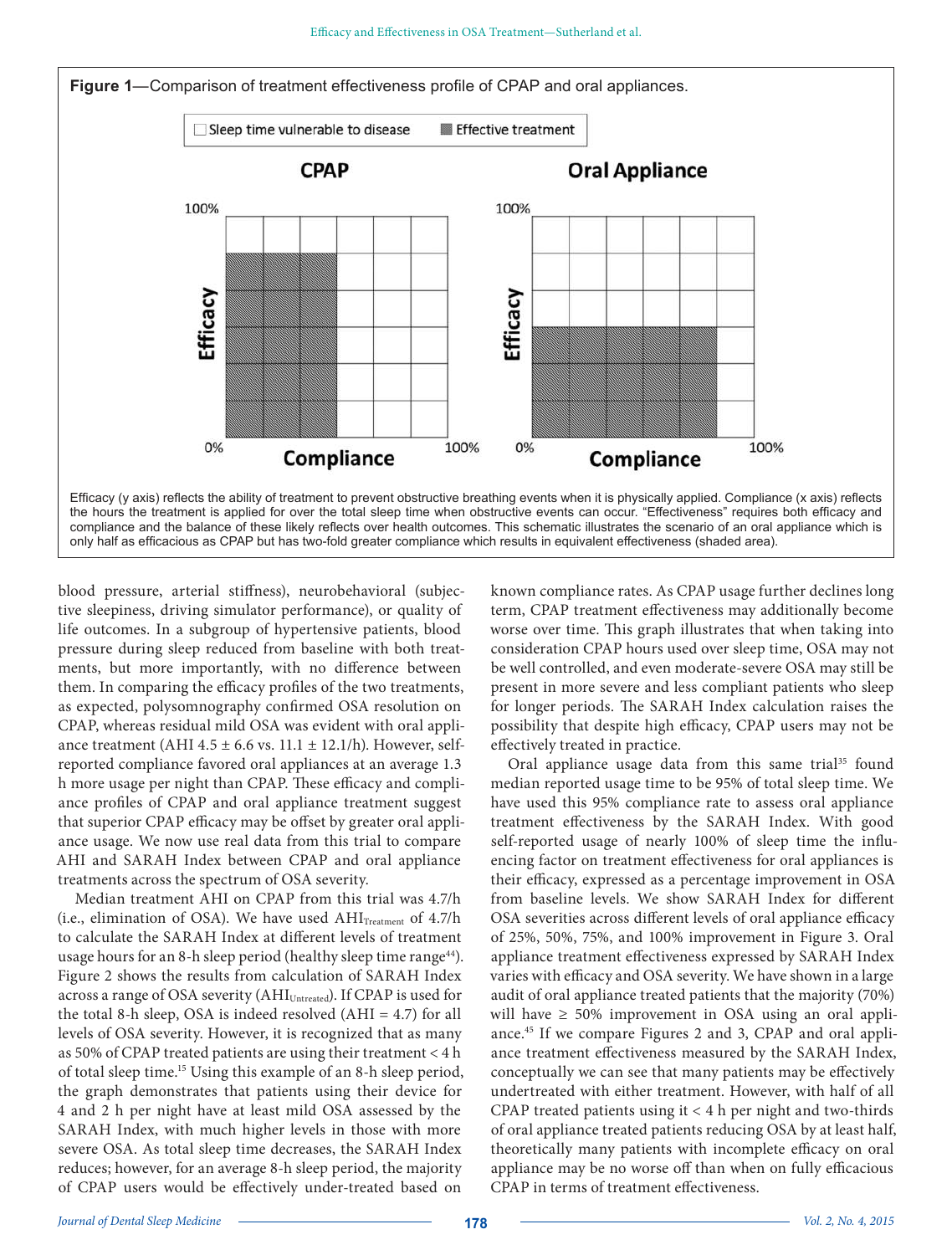Journal of Dental Sleep Medicine Vol. 2, No. 4, 2015 **179**

Efficacy and Effectiveness in OSA Treatment—Sutherland et al.

**Figure 2**—CPAP effectiveness assessed by the Sleep Adjusted Residual AHI (SARAH Index).

F

Compliance (hours treatment usage)

40

10

5

 $\mathbf 0$ 

8

SARAH Index (events/hour)

This figure illustrates SARAH Index for different levels of OSA severity (AHI<sub>Untreated</sub>) for varying hours of treatment usage for an average 8-h sleep time. An AHI<sub>Treatment</sub> of 4.7 events/h is used (elimination of OSA). When taking into consideration CPAP hours used over sleep time, OSA may not be well controlled in moderate-severe patients using CPAP 4 hours or less for 8 h of sleep.

4



appliance treatment despite AHI<sub>Treatment</sub> > 5/hour compared to CPAP used for minimal hours compared to total sleep time.

## **POTENTIAL CONFOUNDERS OF EFFECTIVENESS CALCULATION**

Although treatment efficacy is not an adequate indicator of health benefit, effectiveness measures, such as the calculation presented as the SARAH Index, also have potential limitations. The formula assumes that OSA will return to baseline levels once treatment is removed before the end of the sleep period.

Withdrawal of CPAP results in return of OSA.<sup>46-48</sup> However, short-term carryover effects after CPAP removal may occur resulting in reduced OSA despite being without treatment. Sustained effects of CPAP may be due to an ongoing increase in pharyngeal volume and airflow due to reduced soft tissue edema as a consequence of CPAP use.49,50 The evidence for existence and duration of CPAP washout effects has been recently reviewed.<sup>51</sup> Studies re-assessing OSA after CPAP

40

30

20

15

 $\overline{2}$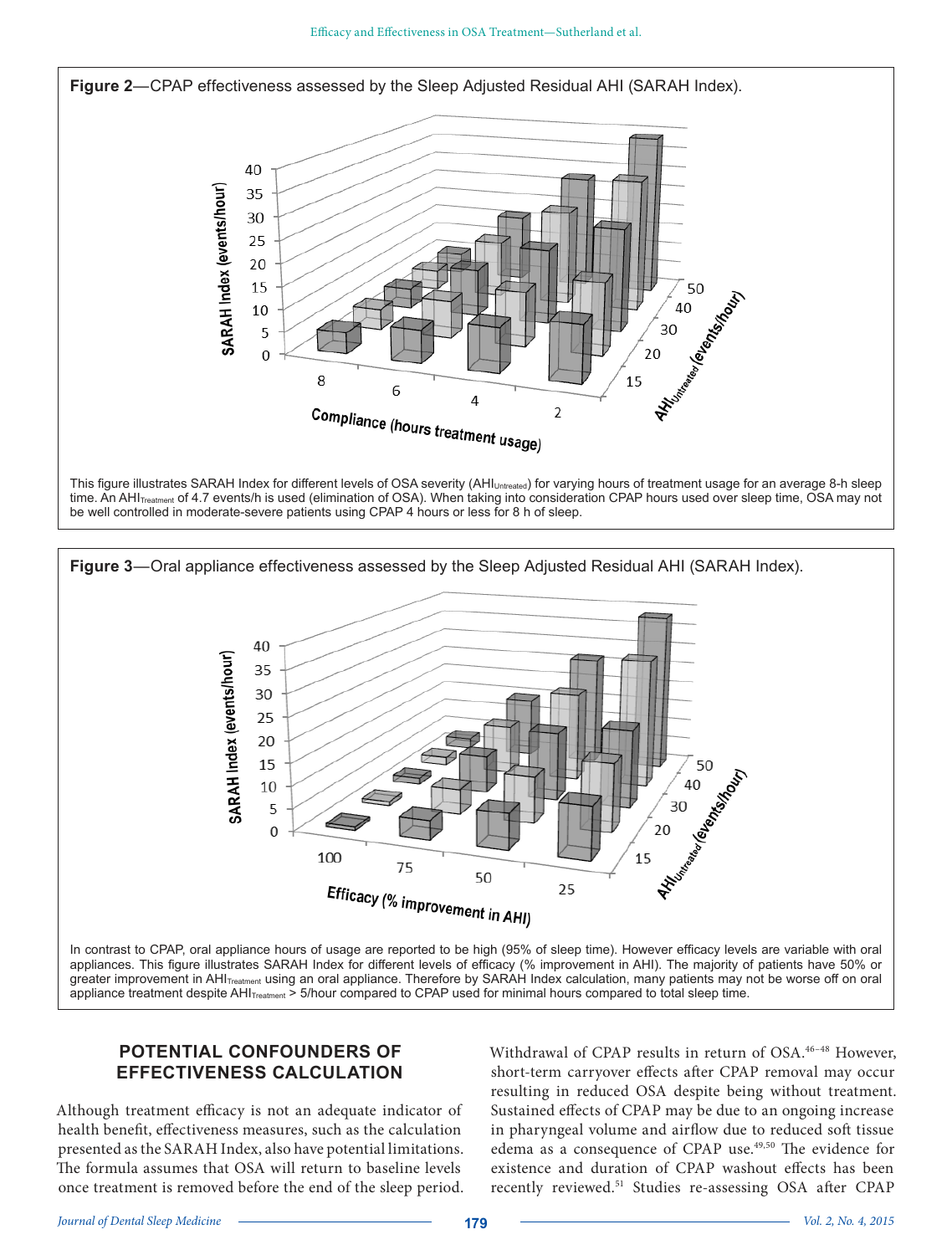withdrawal for several nights to weeks find lower AHI levels then recorded at baseline, potentially more evident in severe OSA patients,<sup>48</sup> although this is not always observed.<sup>47,52,53</sup> Regardless of baseline severity, AHI does appear to deteriorate between the first and seventh night of CPAP withdrawal.<sup>54</sup> Furthermore, although some CPAP washout effect is observed in studies, the extent and duration is highly variable and potentially confounded by issues of night to night variability in measurement of sleep-disordered breathing.<sup>55,56</sup> In particular, it is unknown whether such a phenomenon occurs within a single night. In terms of oral appliances, OSA levels return to baseline after a week of a placebo oral appliance (no active advancement).<sup>57</sup> However residual effects of mandibular advancement once the lower jaw returns to normal position, or a washout effect, may be less plausible with oral appliances than CPAP.

This effectiveness assessment also does not take into account differences in OSA severity due to body position and sleep stage. OSA may become more severe in the supine position and REM sleep and treatment effectiveness, particularly of oral appliances, may vary under these conditions.<sup>45</sup> CPAP removal after several hours may leave the patient exposed to the portion of the night with more concentrated REM sleep, and hence more severe OSA. Treatment carryover effects and OSA variability due to body position and sleep stage are not captured in the simple assessment of time on versus off treatment at  $\mathrm{AHI}_{\mathrm{Treatment}}$  and  $\mathrm{AHI}_{\mathrm{Baseline}},$  and would be difficult to do so routinely. However, whether this approximation of effectiveness will be more clinically useful than relying only on a potentially false reassurance of AHI<sub>Treatment</sub> needs further assessment. If proven to give a more reliable measure of effectiveness, another obstacle to adopting an index such as SARAH Index would be related to technological limitations with estimating sleep time in the home setting. Although the growing adoption of lifestyle wearable devices that monitor aspects of sleep may prove useful in this regard.

#### **CONCLUSIONS AND FUTURE DIRECTIONS**

Although effectiveness, as a combined measure of real world usage and efficacy, is difficult to accurately assess, proposed formulas which account for sleep time on and off treatment potentially may be a more accurate marker of health outcome responses. However this remains to be assessed in prospective trials. There is limited evidence of comparative effectiveness of CPAP and oral appliance treatments longer-term. If equivalent short-term health outcomes are found to be sustained in the long term, this opens up treatment options for patients with this chronic disease. Comparative-effectiveness and Patient-Centered Outcomes Research aims to help patients (and their healthcare providers) to make informed decisions about health and healthcare options base on outcomes that are important to them.<sup>58</sup> We propose a greater emphasis on treatment effectiveness rather than efficacy as part of a chronic disease management approach. Future comparative effectiveness research of CPAP and Oral appliance treatment could allow patients more freedom to choose their preferred treatment over all aspects of treatment effectiveness and health outcomes.

## **REFERENCES**

- 1. Peppard PE, Young T, Barnet JH, Palta M, Hagen EW, Hla KM. Increased prevalence of sleep-disordered breathing in adults. Am J Epidemiol 2013;177:1006–14.
- 2. Baldwin CM, Griffith KA, Nieto FJ, O'Connor GT, Walsleben JA, Redline S. The association of sleep-disordered breathing and sleep symptoms with quality of life in the Sleep Heart Health Study. Sleep 2001;24:96–105.
- 3. Gottlieb DJ, Yenokyan G, Newman AB, et al. Prospective study of obstructive sleep apnea and incident coronary heart disease and heart failure: the Sleep Heart Health Study. Circulation 2010;122:352-60.
- 4. Lacasse Y, Godbout C, Series F. Health-related quality of life in obstructive sleep apnoea. Eur Respir J 2002;19:499–503.
- 5. Marin JM, Agusti A, Villar I, et al. Association between treated and untreated obstructive sleep apnea and risk of hypertension. JAMA 2012;307:2169–76.
- 6. Marshall NS, Wong KK, Cullen SR, Knuiman MW, Grunstein RR. Sleep apnea and 20-year follow-up for all-cause mortality, stroke, and cancer incidence and mortality in the Busselton Health Study cohort. J Clin Sleep Med 2014;10:355–62.
- 7. Marshall NS, Wong KK, Phillips CL, Liu PY, Knuiman MW, Grunstein RR. Is sleep apnea an independent risk factor for prevalent and incident diabetes in the Busselton Health Study? J Clin Sleep Med 2009;5:15–20.
- 8. Rakel RE. Clinical and societal consequences of obstructive sleep apnea and excessive daytime sleepiness. Postgrad Med 2009;121:86-95.
- 9. Sassani A, Findley LJ, Kryger M, Goldlust E, George C, Davidson TM. Reducing motor-vehicle collisions, costs, and fatalities by treating obstructive sleep apnea syndrome. Sleep 2004;27:453–8.
- 10. Ravesloot MJ, de Vries N. Reliable calculation of the efficacy of nonsurgical and surgical treatment of obstructive sleep apnea revisited. Sleep 2011;34:105–10.
- 11. Stuck BA, Leitzbach S, Maurer JT. Effects of continuous positive airway pressure on apnea-hypopnea index in obstructive sleep apnea based on long-term compliance. Sleep Breath 2012;16:467–71.
- 12. Ravesloot MJ, de Vries N, Stuck BA. Treatment adherence should be taken into account when reporting treatment outcomes in obstructive sleep apnea. Laryngoscope 2014;124:344–5.
- 13. Kribbs NB, Pack AI, Kline LR, et al. Objective measurement of patterns of nasal CPAP use by patients with obstructive sleep apnea. Am Rev Respir Dis 1993;147:887–95.
- 14. Bartlett D, Wong K, Richards D, et al. Increasing adherence to obstructive sleep apnea treatment with a group social cognitive therapy treatment intervention: a randomized trial. Sleep 2013;36:1647–54.
- 15. Weaver TE, Sawyer A. Management of obstructive sleep apnea by continuous positive airway pressure. Oral Maxillofac Surg Clin North Am 2009;21:403–12.
- 16. Antic NA, Catcheside P, Buchan C, et al. The effect of CPAP in normalizing daytime sleepiness, quality of life, and neurocognitive function in patients with moderate to severe OSA. Sleep 2011;34:111–9.
- 17. Martinez-Garcia MA, Capote F, Campos-Rodriguez F, et al. Effect of CPAP on blood pressure in patients with obstructive sleep apnea and resistant hypertension: the HIPARCO randomized clinical trial. JAMA 2013;310:2407–15.
- 18. Weaver TE, Maislin G, Dinges DF, et al. Relationship between hours of CPAP use and achieving normal levels of sleepiness and daily functioning. Sleep 2007;30:711–9.
- 19. Barbe F, Duran-Cantolla J, Capote F, et al. Long-term effect of continuous positive airway pressure in hypertensive patients with sleep apnea. Am J Respir Crit Care Med 2010;181:718–26.
- 20. Campos-Rodriguez F, Pena-Grinan N, Reyes-Nunez N, et al. Mortality in obstructive sleep apnea-hypopnea patients treated with positive airway pressure. Chest 2005;128:624–33.
- 21. Chan AS, Sutherland K, Schwab RJ, et al. The effect of mandibular advancement on upper airway structure in obstructive sleep apnoea. Thorax 2010;65:726–32.
- 22. Ng AT, Gotsopoulos H, Qian J, Cistulli PA. Effect of oral appliance therapy on upper airway collapsibility in obstructive sleep apnea. Am J Respir Crit Care Med 2003;168:238–41.